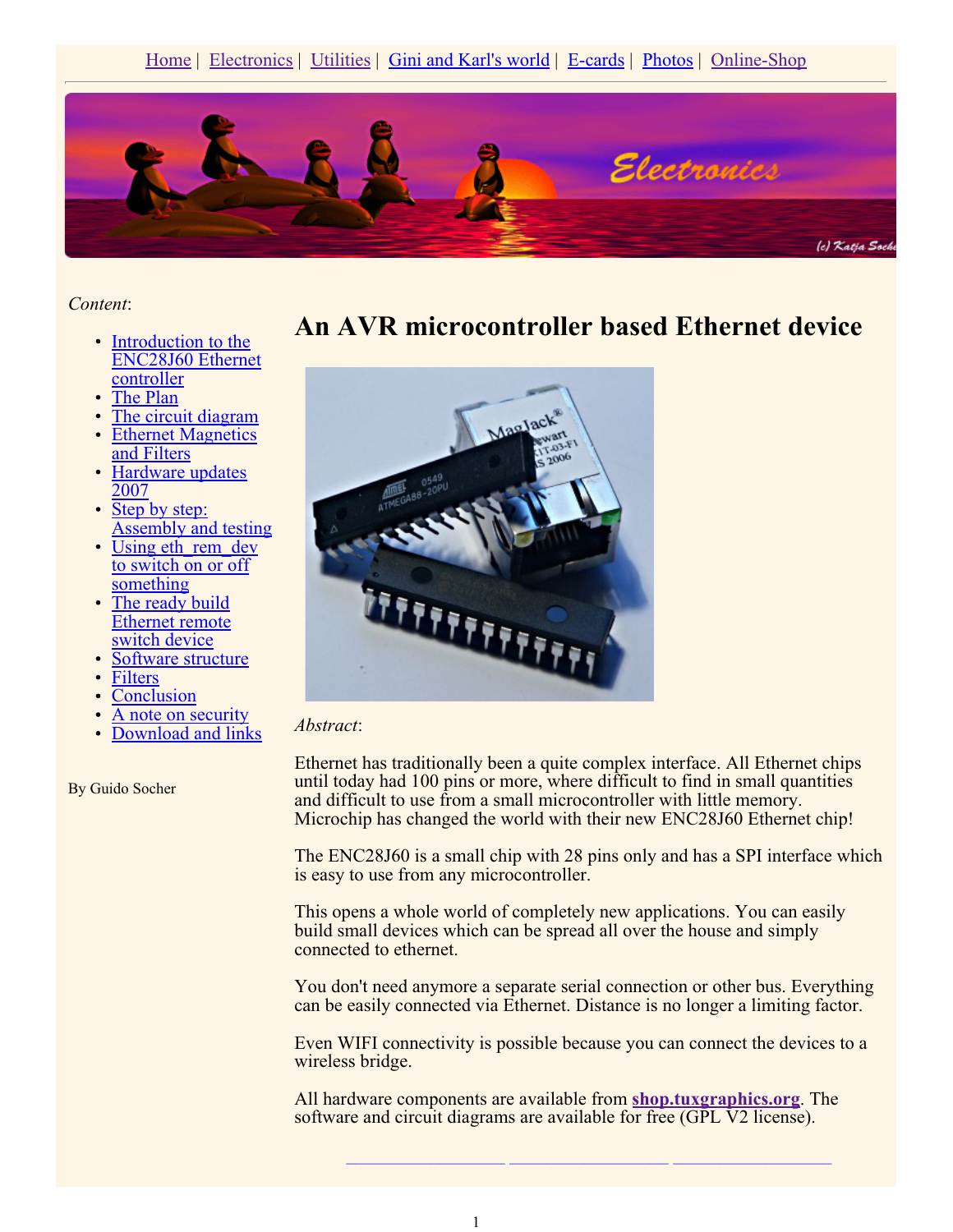## **Introduction to the ENC28J60 Ethernet controller**

The ENC28J60 from Microchip is a fantastic chip. It has Tx/Rx, MAC and PHY in one small chip. There are very few external parts. Basically just a crystal and an Ethernet transformer, aka magnetics. All this comes in an convenient 28-pin DIP package. Easy to solder and perfect for hobby applications.



Figure 1: Schematic block diagram.

The microcontroller can then control any hardware you like: You can attach some sensor (light, temperature), you can switch on an off something you can attach a LCD display, etc...

## **The Plan**

In this first article we will build a generic hardware with lots of IO interfaces and analog to digital converter inputs. We will however only control a small relay to switch on or off something. In later articles we can then use the same hardware and do more complicated things.

The main purpose is to show here the circuit diagram and explain the software. We use a UDP application to send commands to the microcontroller. Those commands will then cause the microcontroller to switch on or off the relay.

It think it will be possible to even implement TCP. The current UDP software is less than 3k bytes and that is not even half of the memory on an Atmega88. TCP would then allow us to control the device via a web browser. I have however not tried it yet.

## **The circuit diagram**

Here is the circuit diagram. Most of it is very straight forward and standard for the ENC28J60. The polarity of LED-B is important as it determines the duplex operation of the chip. Standard Half-duplex is what makes most sense for a device which will send and receive only rather little traffic.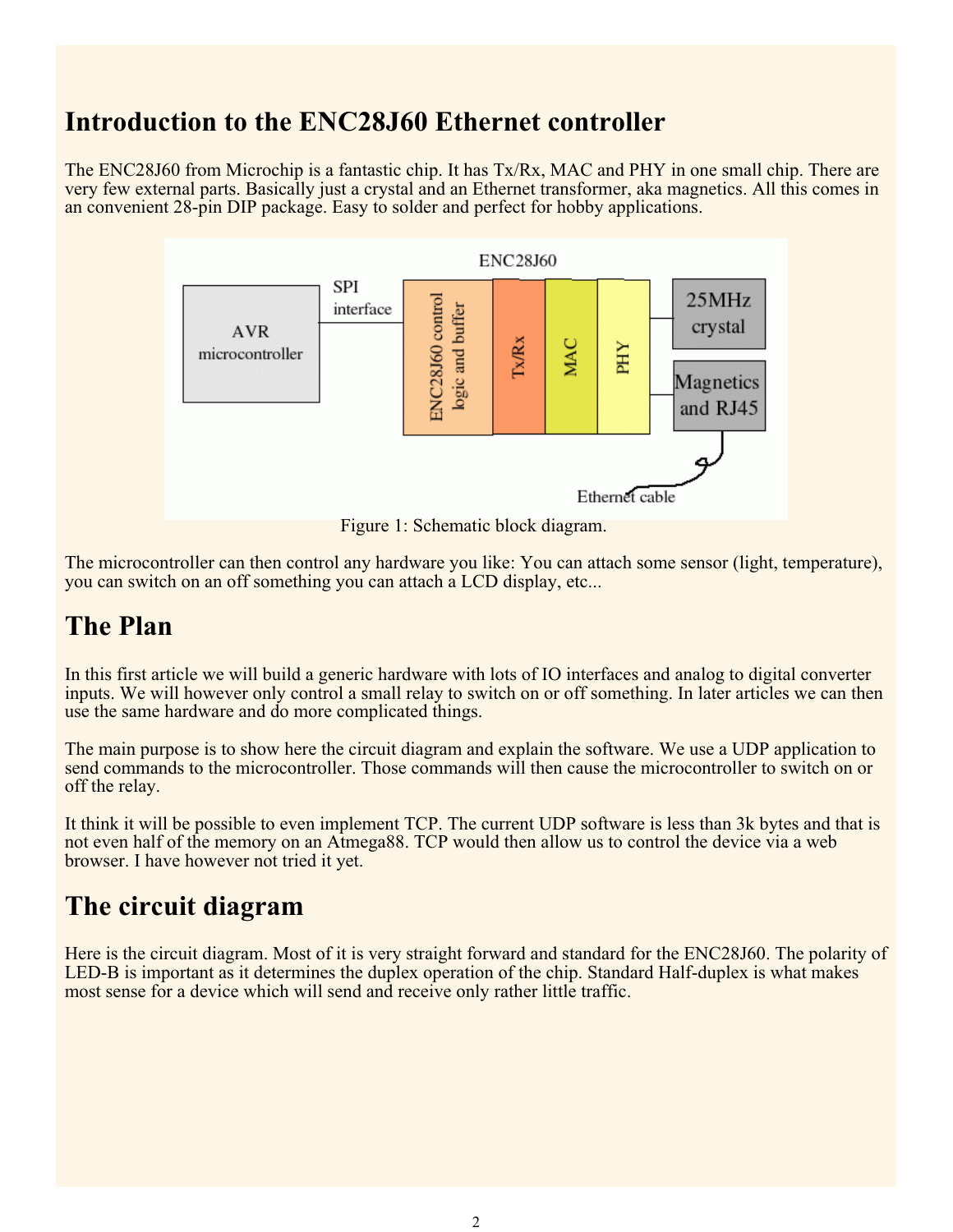

Figure 2: Circuit diagram (click on the drawing to get a printable pdf version). The circuit diagram of the previous hardware version can be found in the download section

A relay can be connected to connector CONN3. Note the diode D1. It is not useless and it is not the wrong way round in the circuit diagram even though it looks like that. It is there for those who plan to connect a small 6V relay on that output. It protects the whole circuit against the possibly very high voltages which can be induced by the coil of a relay.

If you use a relay with a large coil then you should also add a resistor in parallel to the relay (e.g 1K or 2.2K). The diodes have a finite response time and such a resistor will prevent the voltages to raise too fast before the diode cuts them.

If you plan use 9V raw-DC (or maybe more) in combination with a 6V relay on CONN3 then you can add a small resistor (e.g 33 Ohm, you have to experiment) in series to the relay to compensate for the higher voltages.

The connectors named "IO-ports" and "Analog-IN" are not used for now. They are meant for future functionality which will be described in later articles. We will only use CONN3 in this project.



Ethernet requires quite high currents because it can be used with rather long cables. The above circuit consumes about 200mA at 3.3V. The LM2937-33 needs therefore cooling if the supply voltage is more than 5V (on Raw-DC-In). A small piece of aluminium is normally enough.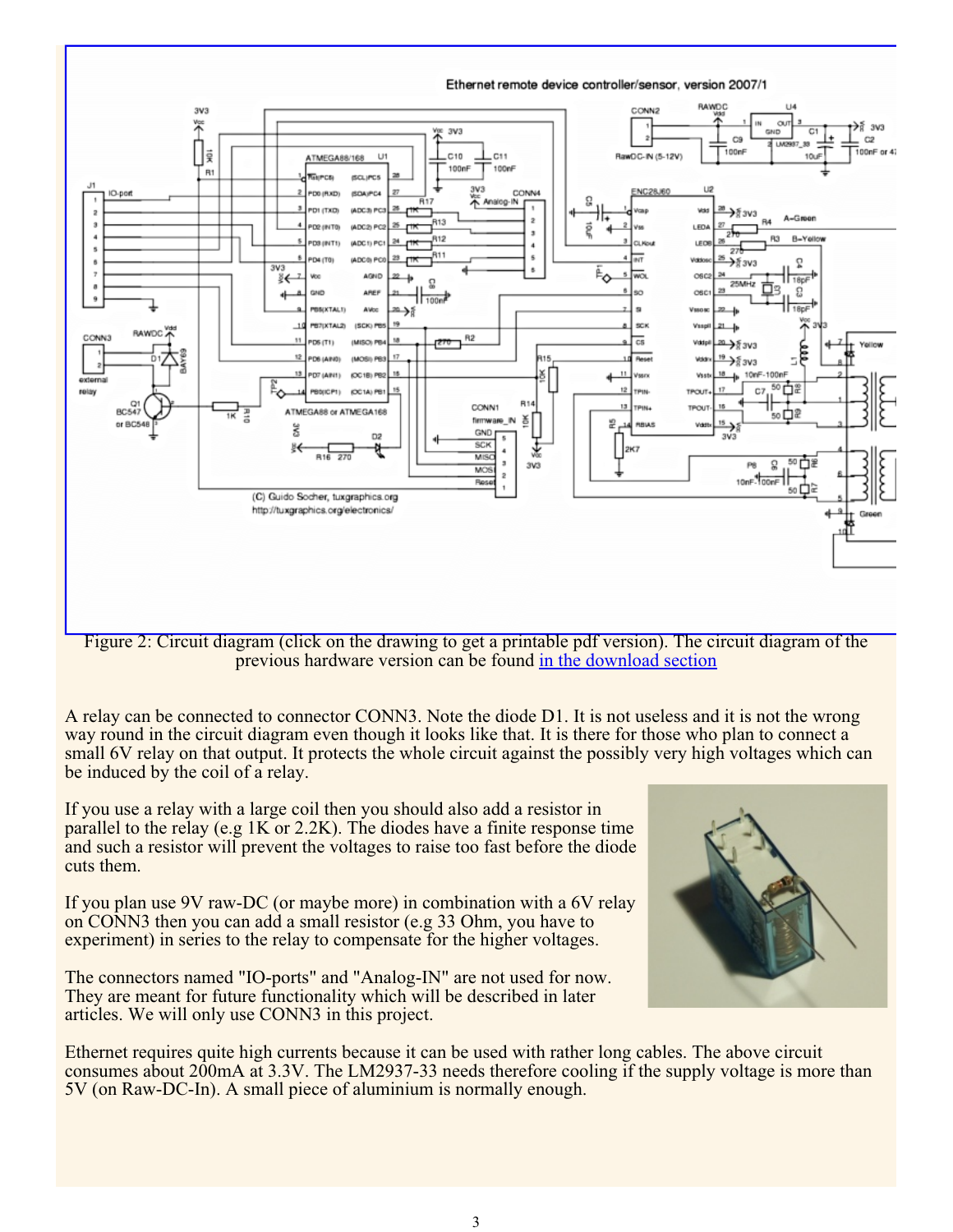# **Ethernet Magnetics and Filters**

The ENC28J60 requires a transformer with a turn ratio of 1:1 certified for 10base-T. There are some very nice RJ45 connectors called "Magjack" which have already integrated magnetics and optionally integrated LEDs. In addition you need a small filter coil (L1 in the schematic). A 5mm ferrite bead with 5-7 turns of thin wire seems to work well.

# **Hardware updates 2007**

As of quarter one 2007 I have updated the hardware with regards to the following points:

- 1. The diode D1 was incorrectly connected against GND instead of Vdd. Interestingly nobody noticed that fault. The wrongly connected diode was protecting the transistor against negative voltages but not against voltage peaks induced by a relay coil. If you did however follow my recommendation and use an additional resistor in parallel to the coil then this one will keep already the current flowing through the coil after power disconnection and it seems to be enough to protect the circuit.
- 2. The ENC28J60 has a clock output. I wanted to use it right from the start but there was a problem with interrupted clock signals at reset which caused sometimes the AVR to malfunction. I contacted microchip support about it but they did not seem to understand the problem. Maybe microchip PIC controllers are less sensitive to non continuous clock signals. I finally figured out that it works if I do not use both software and hardware reset during initialization of the chip. Now I use just reset via software and that works well. The ENC28J60 can supply a 12.5MHz clock signal. This gives a small speed increase over the 8MHz from the atmega88 internal clock. Atmel specifies that the atmega88 can handle 0-20MHz  $@$  4.5-5.5V and 0-10MHz  $@$  2.7-5.5V. This suggests that we should use max 10MHz but it can't be a binary behavior starting suddenly at 2.7V. We can assume that it should be something between 10MHz and 20MHz. My tests show that 12.5MHz works stable and reliable at 3.3V.

If you did already build the previous circuit then don't worry. I will keep any new software backward compatible with the old hardware. That is: the new hardware will not run with the old software but the old hardware will run with the new software. There is also no real need to modify or update your existing hardware. Never change a running system! For those who would like to look at the old circuit diagram from 2006 can find it in the download section.

## **Step by step: Assembly and testing**

A problem of all microcontroller based electronics is that it is difficult to develop for the first time. Usually nothing works for some reason and then the big question is where are the errors. Errors are usually made in both software and hardware. You have the advantage that you have already a reliable base. You know at least that the software works and that the circuit diagram is correct because you can base on my work. Still it makes sense to build the hardware step by step and test after each step. This way you can narrow down the area of a possible fault.

#### **Step one:**

Solder the LM2937-33 voltage regulator and the needed capacitors onto the board. Connect Raw-DC-In to a 5V lab power supply and use a voltage meter to check that the output is 3.3V. Now take a small 3.5V torch bulb or a 6V bicycle bulb and connect it also to the output. Check that you have still 3.3V with a little bit of load.

#### **Step two:**

Solder the ENC28J60, the magjack and all other parts around the ENC28J60 on the board, but **not** the Atmega88 microcontroller. Connect the circuit again to 5V power on Raw-DC-IN (limit the current to about



and LEDs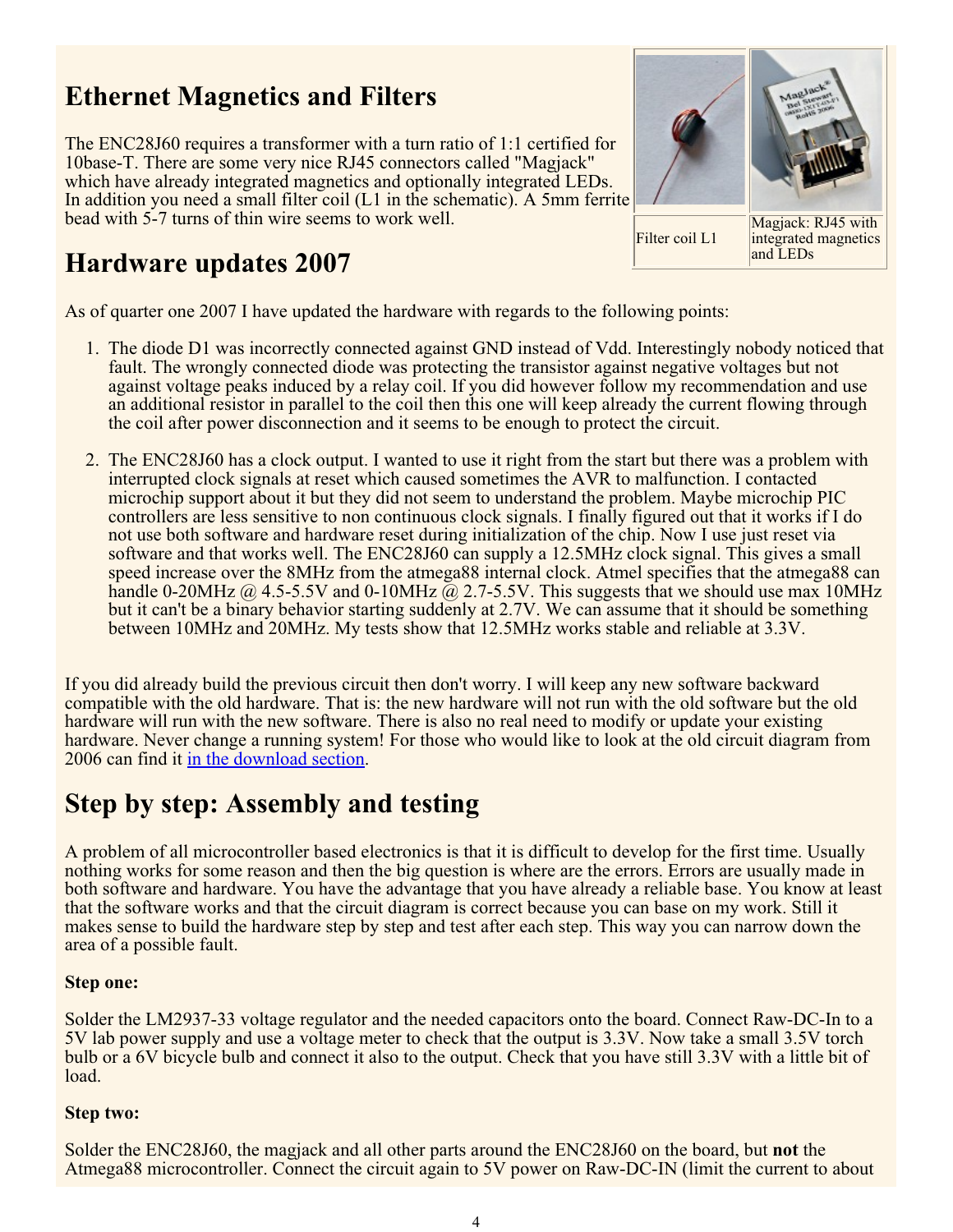300mA,check that you get again 3.3V). Now connect an Ethernet cable from you Hub or Switch to the circuit. The green LED on the Magjack should go on and stay on. The link LED on your Hub/Switch should also go on.

Ethernet has a pulse based link negotiation protocol (FPL, Fast Link Pulse). The green LED indicates that this link negotiation works and was successful.

#### **Step three:**

Solder the Atmega88 onto the board. Power the circuit up again. Unpack the eth rem\_dev-1.X software (download at the end of the article) and run the command "make test0.hex" from a shell. This will compile the test0.hex file. Load this file into the microcontroller (e.g. with "avrdude -p m88 -c avrusb500 -e -U flash:w:text0.hex" or use the make target "make load test0"). If you have one of the tuxgraphics programmers then you can just type "make load test $\overline{1}$ " under Linux. Note that Atmega88 needs at least avr-glibc-1.4.X.

This will cause the red LED (D2) to blink with 1Hz.

Now we have checked all major components of the circuit and there is a good chance that it will work with the final software. I have used during my development also some more test programs which are included as well in the eth rem\_dev-1.X package.

- test1: Allows you to ping the circuit
- test2: Sends a string back

All of them are described a bit more in the README file of the eth rem  $dev-1.X$  package. You can use them also as example programs for your own development.

#### **The last step:**

Edit the file main.c and change the 2 lines:

```
static uint8 t mymac[6] = {0x54,0x55,0x58,0x10,0x00,0x24};static uint8<sup>-</sup>t myip[4] = \{10, 0, 0, 24\};
```
For the first device you build you will not need to change the mymac line. But you will probably need to change the IP address (myip). It must be a free address from the address range in your network.

There is a range of private addresses (not routed on the public Internet) which you can use:

| Netmask       | Network Addresses               |
|---------------|---------------------------------|
| 255.0.0.0     | $10.0.0.0 - 10.255.255.255$     |
| 255.255.0.0   | $172.16.0.0 - 172.31.255.255$   |
| 255.255.255.0 | $192.168.0.0 - 192.168.255.255$ |

Example: your WIFI router might have 192.168.1.1, your PC might have 192.168.1.2. This means you could e.g use 192.168.1.10 and leave some room for more PCs. If you use DHCP then make sure that the address it not double allocated (exclude it from the DHCP range).

Now compile the software with the command "make". Load the eth\_rem\_dev.hex file into the microcontroller and send your first ping from a shell.

ping Ip.Addr.you.assigned

You should get a reply with  $0\%$  packet loss (stop the command with crtl-c).

### Using eth rem dev to switch on or off something

The only supported useful function in the microcontroller code in this first release is to switch on or off the transistor connected to PD7 (connector CONN3). More functionallity will come later.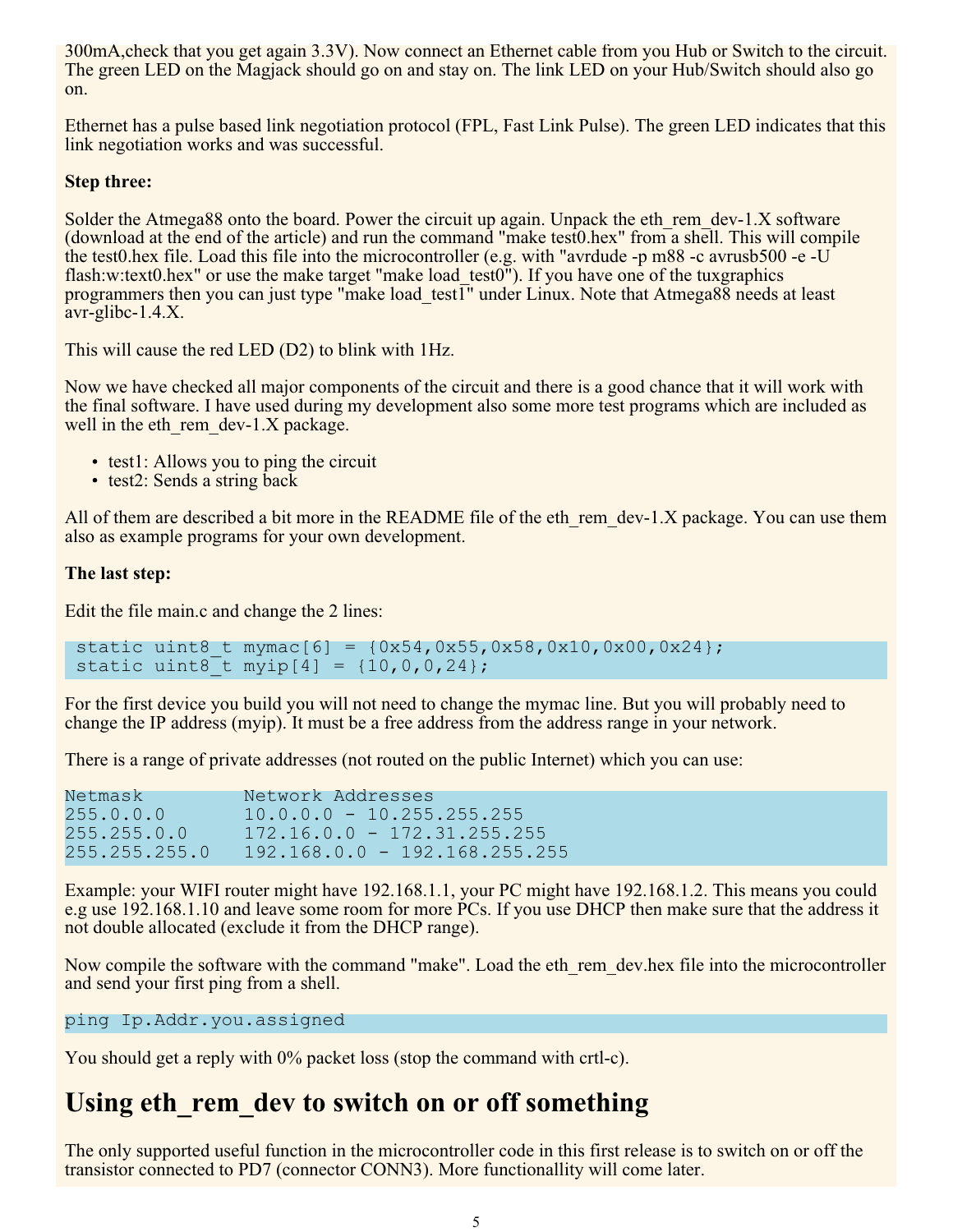I have written a small program called udpcom which will send out a string over UDP and wait for an answer string. udpcom is also included in the eth\_rem\_dev-1.X package. The program is very small and should be portable to many operating systems with minor modifications. If you have ported the code to some not yet supported OS then send me the code and I will include it in the next release.

To compile the udpcom command go to the directory eth rem\_dev-1.X/udpcom and compile the right version of udpcom in one of the subdirectories with the command "make".

```
The command to switch on is: t=1
The command to switch off is: t=0
Query the status: t=?
```
The syntax is: udpcom password,X=Y IP-addr The default password of the eth rem\_dev-1.X is "secret". You can change it in the same main.c file where you changed the IP address.

Here is an example:

```
./udpcom/unix/udpcom secret,t=1 10.0.0.24
II: data: secret,t=1, ip: 10.0.0.24 port: 1200
OK: 10.0.0.24: t=1
Now the transistor connected to PD7 should be on and if you have a relay
connected to that transistor the relay should be on too.
./udpcom/unix/udpcom secret, t=? 10.0.0.24
II: data: secret,t=?, ip: 10.0.0.24 port: 1200
OK: 10.0.0.24: t=1
Here we query the status and the answer "OK: 10.0.0.24: t=1" indicates that
the transistor is "on".
./udpcom/unix/udpcom secret,t=0 10.0.0.24
II: data: secret,t=0, ip: 10.0.0.24 port: 1200
OK: 10.0.0.24: t=0Now the transistor connected to PD7 should be off again.
```
### **The ready build Ethernet remote switch device**

Here two photos from the device which I have built.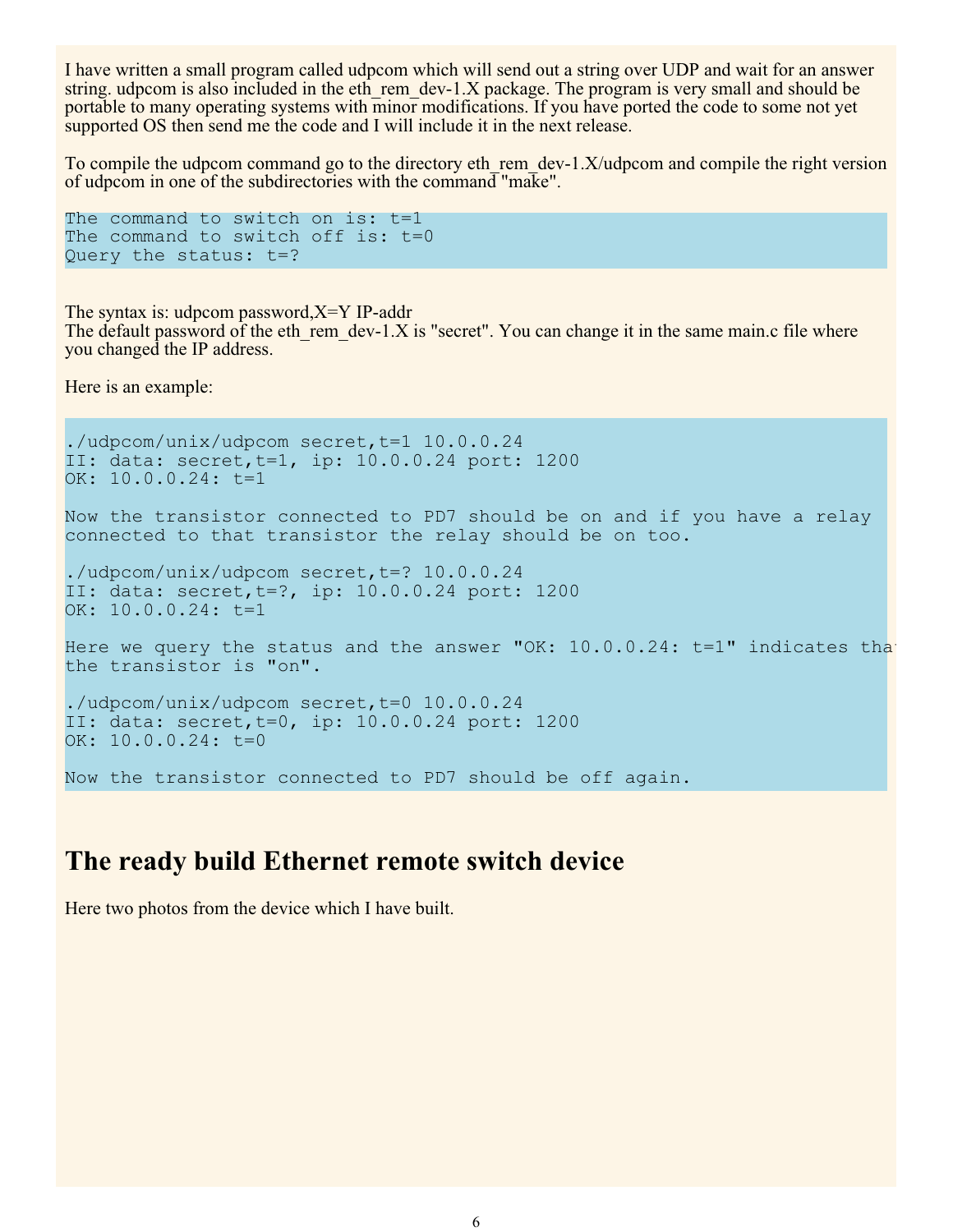

Front view with box open: You can see the two LEDs above the Magjack and 3 additional ones. Green is for power on, red changes when a UDP packet is processed, yellow indicates the current state of the relay (on or off). The connectors on the back are power and relay out. Under the white plastic cover on the left is a small 9V switched power supply circuit.



Top view with box open: You see the little Ethernet board on the right with the microcontroller. Left are (insulated and not really visible): relay and power supply. The LM2937 is mounted with a single screw on the grey aluminum front. The sides are wood and top/bottom of the box are plastic.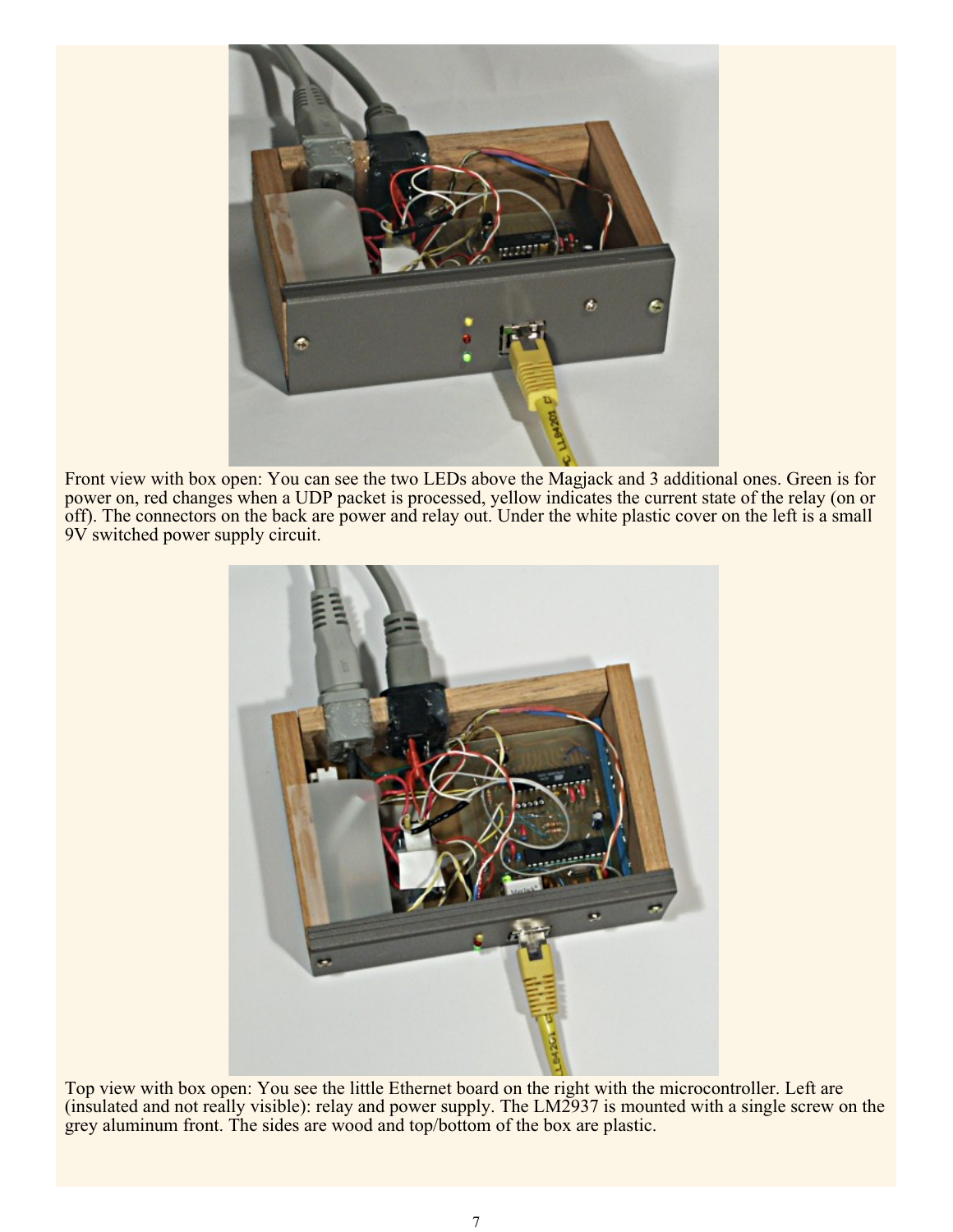### **Software structure**

Before we look at the software on the microcontroller we should study how network socket programming works under Linux. On the microcontroller side we can (and have to) build every bit of the Ethernet frame. Under Linux (or any good OS) we are in a much more civilized environment and can't just do what we want.

A host has one Ethernet address (MAC address) per interface and one or more IP addresses per interface. Those MAC addresses are world wide unique but this is just to make the hardware distribution easier. They just have to be unique in your local environment. That is: Your PCs, your (WIFI) router and the router of your internet provider have to have distinct MAC addresses.

The network applications on the host are then distinguished by port numbers. Only one port number can be active at a time. That is: you can not have two web servers running on port 80 on the same host. When you send a message then a local (random) port number is allocated and the request is sent to the remote IP and well know port number (e.g 80=web).

If you have an application process listening on port X locally for connections (server) then you can not start a second application sending on the same port. However the same program can send and receive on the same port.

The port numbers below 1024 are reserved numbers. We just pick a port number: 1200

PC network interface The AVR Ethernet device MAC1,IP1 src.port=34256 --> MAC2, IP2 dest.port=1200 Answer: MAC1,IP1 dest.port=34256 <-- MAC2, IP2 src.port=something(e.g 1200)

UDP is unreliable?? That is not really true. On a local LAN there is almost no packet loss unless you have problems with the hardware duplex configuration but that is a different problem and should be fixed asap. The packet loss ratio on a local non congested LAN is better than 10EE-9 or one in 100000000. With normal home traffic volumes on a 24/7 Linux network that is far less than one packet per month.

UDP is on a local network very reliable and all that it means is that we must be able to resend the data without causing harm. We must not implement a "toggle" switch but one command to switch on and one to switch off. If we re-send the on command (because it was lost) the result will still be "on". That's all.

I will list now the names of the AVR microcontroller source code files that way you can easier change and modify things:

main.c -- all execution starts here. It starts all initialization and has also the main loop.

enc28j60.c, enc28j60.h -- enc28j60 hardware dependent things

net.h -- networking constants, byte positions, headers

ip arp udp.c, ip arp udp.h -- IP, ARP, ICMP and UDP stack functions

traffic.txt -- Full decoded messages of the communication, taken with a network analyser. This makes it easier to understand what is going on in the code.